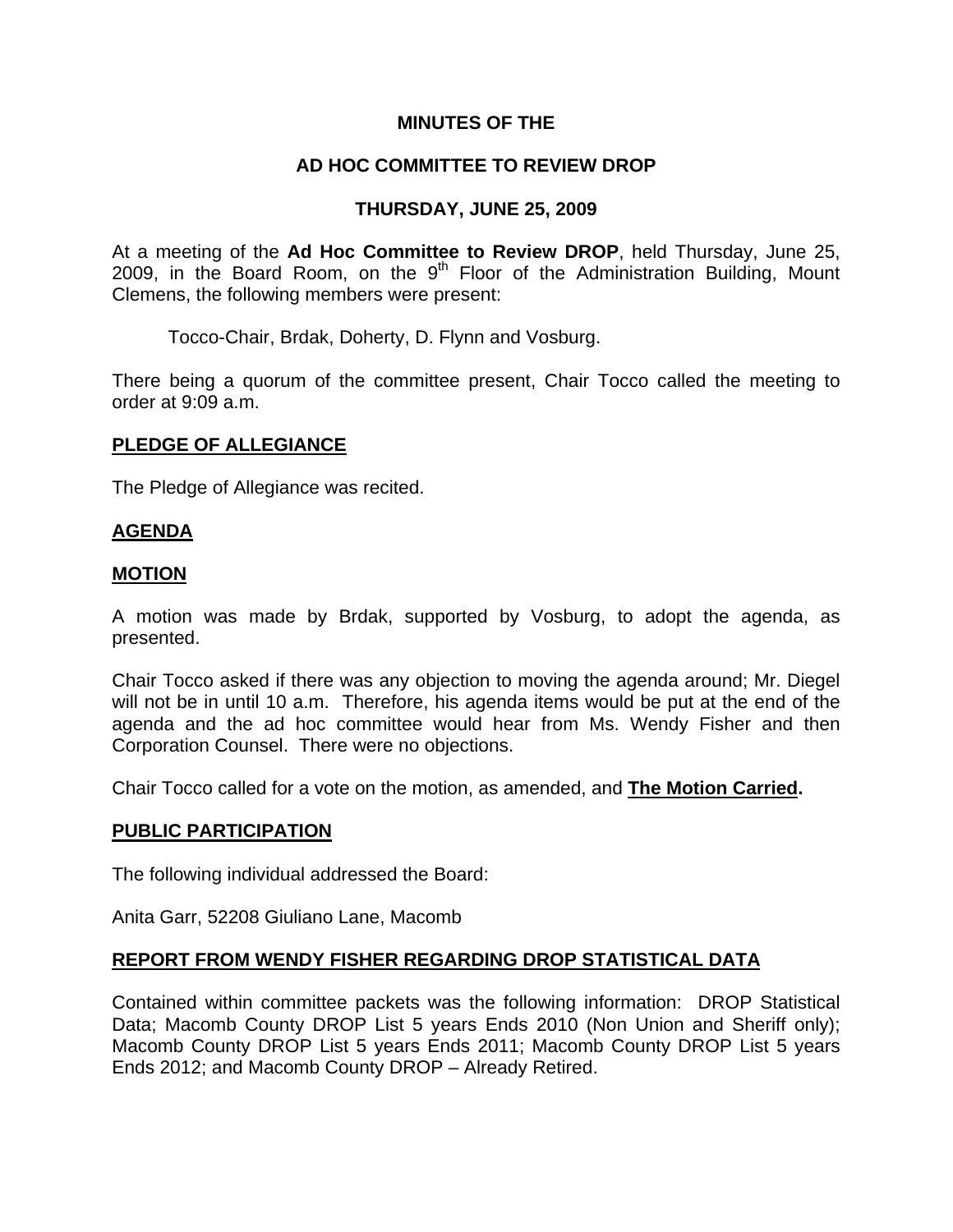Ms. Fisher gave a brief overview of the information provided in committee packets.

The following commissioners spoke: Doherty, Vosburg and Tocco.

## **MOTION**

A motion was made by Vosburg, supported by Doherty, to receive and file the report provided by Ms. Wendy Fisher regarding DROP statistical data. **The Motion Carried.** 

After the vote, the following commissioners spoke: Doherty and Tocco.

## **CORRESPONDENCE FROM CORPORATION COUNSEL REGARDING DROP PARTICIPANTS**

Contained within committee packets was a one-page memorandum dated June 17, 2009 from Mr. George Brumbaugh regarding DROP Participants.

Ms. Jill Smith was present to answer questions.

The following commissioners spoke: Doherty, Brdak, D. Flynn, Vosburg and Tocco.

#### **MOTION**

A motion was made by Vosburg, supported by D. Flynn, to receive and file the June 17, 2009 correspondence from Corporation Counsel regarding DROP participants. **The Motion Carried.** 

After further discussion relating to the one-page memorandum that was prepared by Mr. Brumbaugh, the following action was taken:

#### **MOTION**

A motion was made by D. Flynn, supported by Doherty, to direct Ms. Wendy Fisher and Corporation Counsel to send the survey to be anonymously answered to all employees currently in the DROP Program and to gather this data as soon as possible. **The Motion Carried.** 

(Note: Laptop system shutdown. No Audacity recording was able to be saved.)

The following is a list of requested information during today's discussion:

Commissioner Doherty asked that Ms. Fisher contact Jacksonville, FL and Houston, TX police and fire retirement systems (administrators and trustees) to get historical changes made to their DROP Programs and the net effect of any of those changes on the workforce behavior.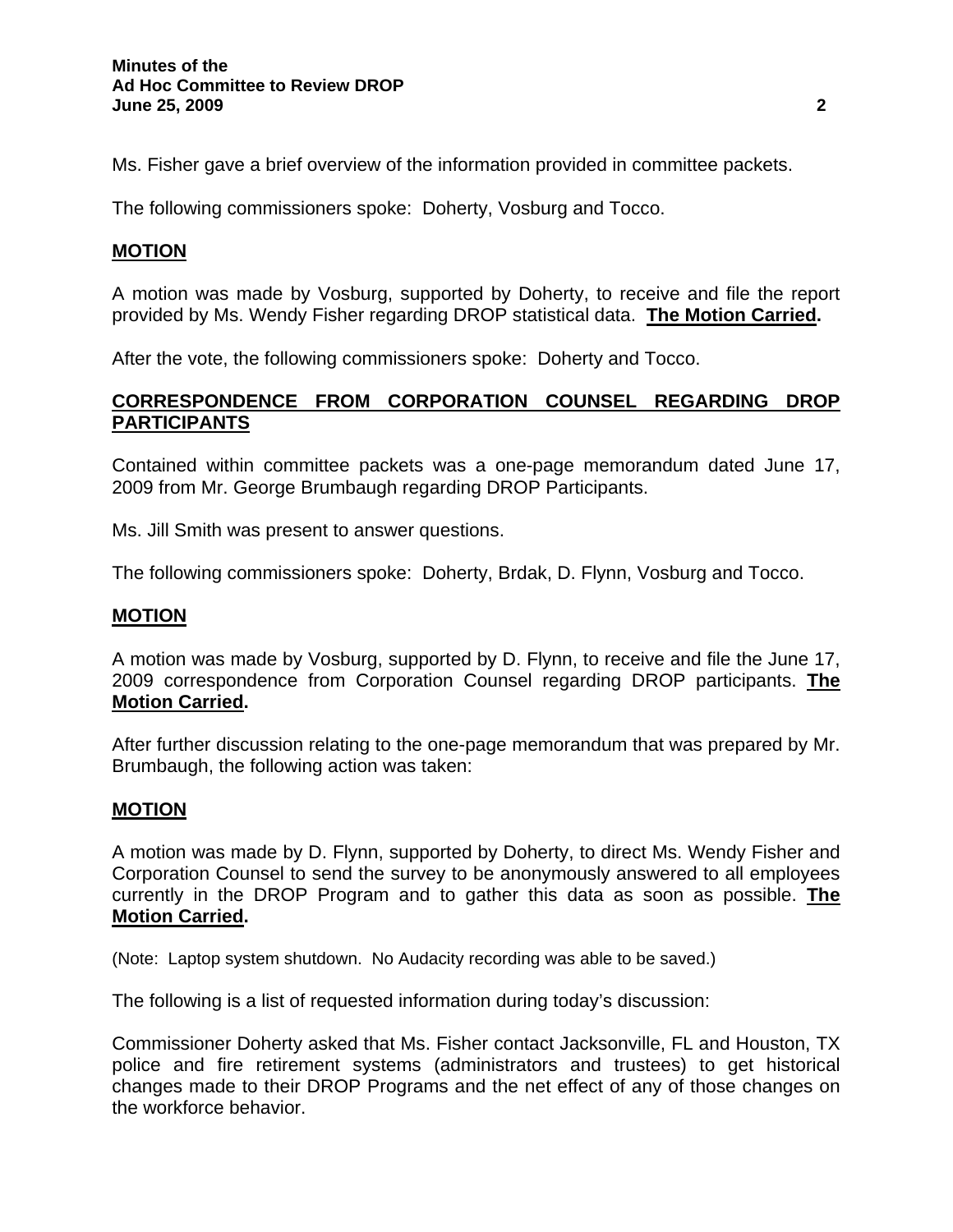Commissioner Doherty asked that a copy of the DROP Policy be placed on the next agenda of this ad hoc committee.

Commissioner Doherty asked Ms. Smith if she could do a discussion group with DROP participants on a voluntary basis. Ms. Smith said that she will check and get back with her.

Commissioner Doherty asked Corporation Counsel to draft language for an alternative election under the DROP for interest accrual and mandatory separation of employment at the end of the DROP period.

Commissioner Doherty asked Mr. Doug Fouty to provide information regarding DROP candidate positions that are statutorily required.

Since Mr. Diegel had not yet arrived, Chair Tocco asked what the wishes were of this ad hoc committee.

## **MOTION**

A motion was made by D. Flynn, supported by Doherty, to receive and file Mr. Diegel's report regarding DROP Provision Cost/Savings and to postpone his oral presentation regarding Actuarial Report. **The Motion Carried.** 

#### **NEW BUSINESS**

Commissioner Doherty asked if there was a date set for the next meeting of this ad hoc committee. Chair Tocco said that she will speak with Mr. Diegel as to when the actuarial reports will be available.

Commissioner Doherty thought that it would be good for this ad hoc committee to meet in the evening when employees in the DROP might be able to attend. Chair Tocco thought it was a good idea.

Commissioner D. Flynn asked if a communication was sent to non-union employees advising them that the DROP Program has been suspended. Ms. Fisher said that no letter has gone out. Commissioner D. Flynn thought it would be a good idea to send correspondence out that the County Board has just suspended, but not terminated, the DROP Program to non-union employees.

After further discussion, the following action was taken: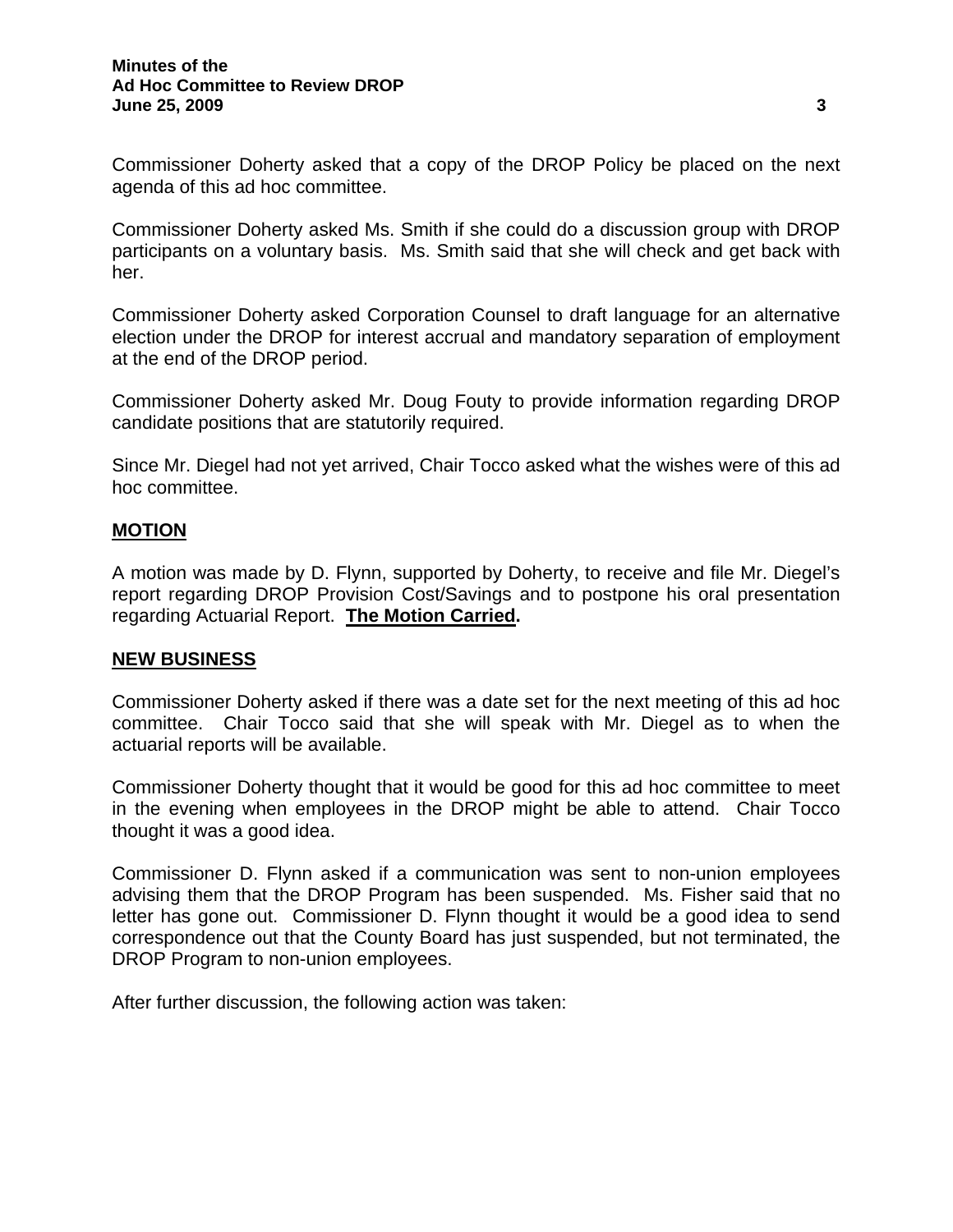## **MOTION**

A motion was made by D. Flynn, supported by Doherty, to request that the Board Chair issue a correspondence to non-union employees advising them of the action that the Board took regarding suspending the DROP Program.

A **friendly amendment** by Commissioner Doherty was accepted as follows: "To send the correspondence to those non-union employees within five years of retirement."

It was suggested that, if possible, this correspondence be e-mailed to employees that have access and hard copies to those who don't.

Chair Tocco called for a vote on the motion, as amended, and **The Motion Carried.** 

Since Mr. Diegel had arrived, the committee agreed to receive and file his report and reconsidered the postponement of his oral report, if they heard the report today.

## **REPORT FROM DAVID DIEGEL REGARDING DROP PROVISION COST/SAVINGS**

Contained within committee packets was a one-page outlined letter dated June 11, 2009 from Mr. Diegel regarding DROP Provision Cost/Savings, along with excerpts from the 2006 Retiree Health Care and Pension Valuations as prepared by our Actuary.

Mr. Diegel gave a brief verbal presentation.

#### **UPDATE BY DAVID DIEGEL REGARDING ACTUARIAL REPORT**

Mr. Diegel said that the health care actuarial report will be available at the end of July and the pension portion of that actuarial report at the end of June and that members of this ad hoc committee will be invited to the Health Care Board meeting to hear discussion with the actuary regarding both reports.

#### **MOTION**

A motion was made by Doherty, supported by Vosburg, to receive and file the Finance Director's June 11, 2009 correspondence regarding the DROP Provision and the update by Mr. David Diegel regarding Actuarial Report. **The Motion Carried.** 

#### **PUBLIC PARTICIPATION**

Mr. Tom Kalkofen spoke on the payment of interest on DROP account and statutorily mandated positions.